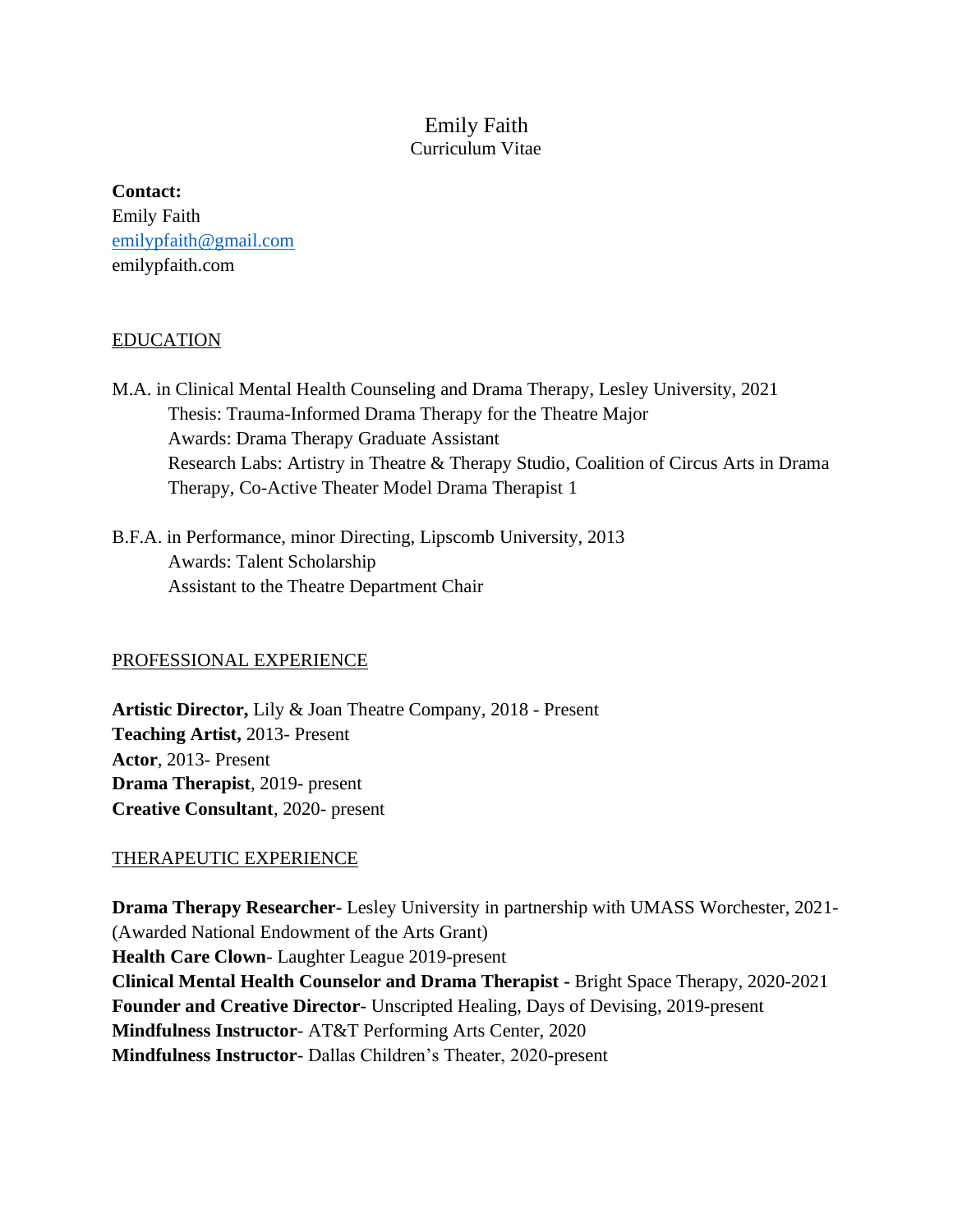### PRESENTATIONS/PUBLICATIONS

- **Paper.** From a distance: Technology and the first low-residency drama therapy education program. *Drama Therapy Review*, *6*(1), 27– 48. [https://doi.org/https://doi.org/10.1386/dtr\\_00014\\_1,](https://doi.org/https:/doi.org/10.1386/dtr_00014_1) (2020).
- **Presenter.** "Coalition of Circus Arts in Drama Therapy" North American Drama Therapy Association Annual Conference, 2020
- **Presenter.** "Drama Therapy and Health Care Clowning" North American Drama Therapy Association Annual Conference, 2020
- **Presenter.** "Relating Drama Therapy" Drama North American Federation of Health Care Clowns Conference, 2020
- **Podcast.** Hamlet and Mental Health, Shakespeare Dallas, 2021
- **Podcast.** Various, Arts District Podcast, 2020
- **Blog Contributor.** Dallas Children's Theater, 2021

## TEACHING ARTIST EXPERIENCE

**Dallas Theater Center,** Dallas TX, 2017- present, *Project Discovery*

**AT&T Performing Arts Center**, Dallas TX, 2017- present, *Disney Musicals in Schools*

**Dallas Children's Theater, Dallas, TX, 2017- present, 1,2, 8, 10 week Acting K-8<sup>th</sup>, Virtual** *Acting K-8 th, Literacy Achieves Teaching Artist, Girl Scout Badge Workshop, Stay and Play Workshops, Drama Therapy Staff Workshop, Off-Campus Teaching Artist, Blue Pegasus Players Teaching Artist, Blue Pegasus Research Assistant, Children's Health Hospital Partnership Virtual Teaching Artist, Holiday & Spring outdoor Performer/Teaching Artist, Musical Theatre Summer Camp, Acting Summer Camp.* 

**Arkansas Repertory Theater**, Little Rock, AR, 2016-2017, *Improv for Adults, Acting and Creative Movement, Intro to Improvisation, An Improvisational State of Mind, Beatles Spring Break Camp, M.L.K Day Camp, School's Out Day Camp, Summer Sessions 2017.* 

**Tennessee Performing Arts Center**, Nashville, TN, 2013-2015, *Disney Musicals in Schools*

**Watertower Theatre**, Dallas, TX, 2017-2018, *K-12 Summer Devising Intensive*

**Watertown Children's Theater**, Boston, MA., 2015-2016- *Pre-K Movement and Music, Christmas Show Choir*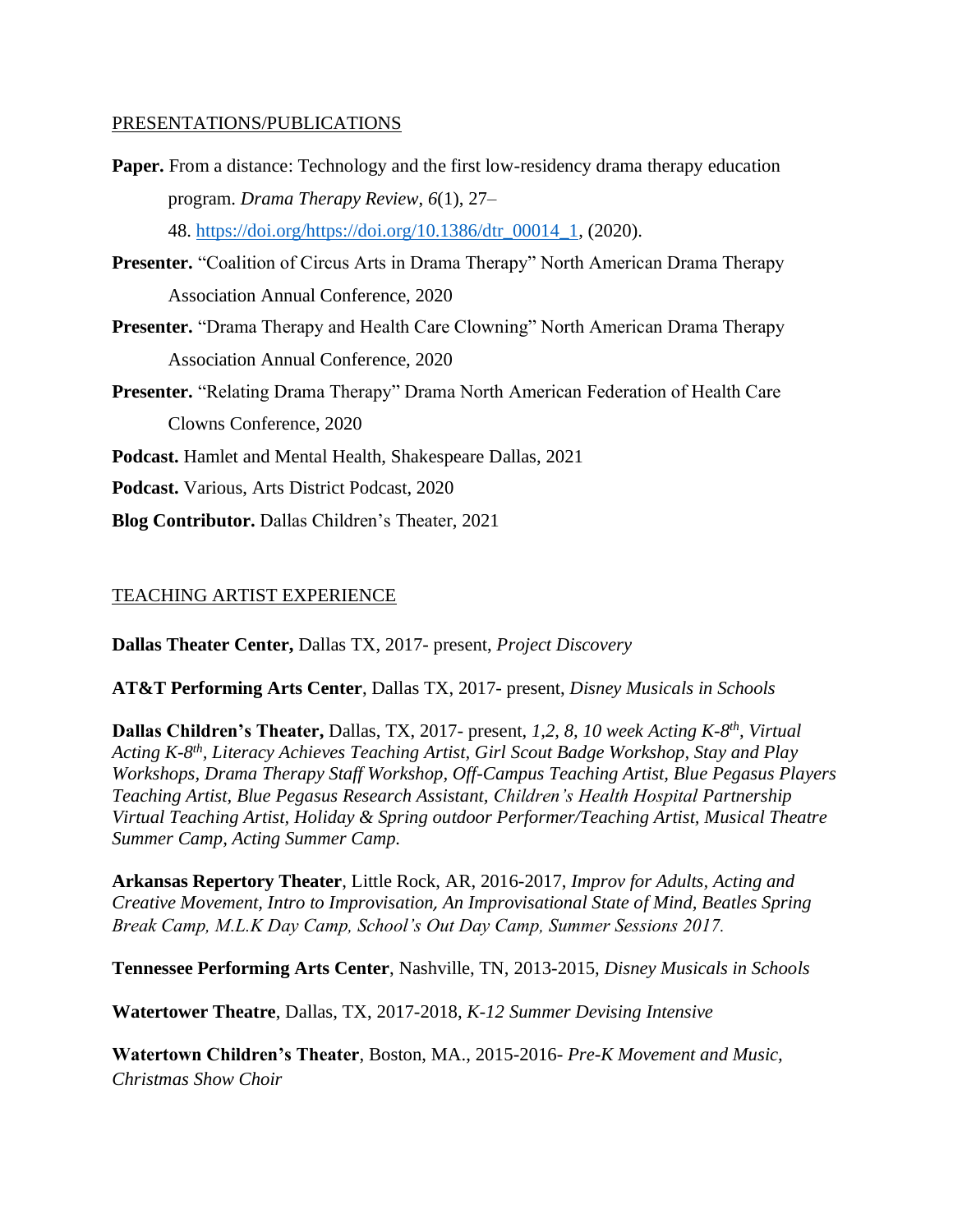### SELECTED DIRECTING EXPERIENCEE

**JOAN, A New Musical** – Lily & Joan Theatre Company, Dallas, TX **A Midsummer Night's Dream** – Lily & Joan Theatre Company, Dallas, TX **Feed Me-** A Light in Dark Places Festival, Dallas, TX **The Lion King kids** – Disney Musicals in Schools, Dallas and Nashville **Jungle Book kids**-Disney Musicals in Schools, Dallas & Nashville **Aladdin kids**-Disney Musicals in Schools, Dallas, TX **Various** – Dallas One Minute Play Festival, Dallas, TX **The Woman in Black** (Assistant Director)- Dark Ride Productions, Boston, MA

#### PRODUCING EXPERIENCE

**Marilyn Pursued by a Bear**- Lily & Joan for the Festival of Independent Theatres **Sips & Sonnets** – Lily & Joan Theatre Company **Come You Spirits Soiree-** Lily & Joan Theatre Company **Secret Garden Gala-** Lily & Joan Theatre Company **Kissed by the Flames Cabaret -** Lily & Joan Theatre Company **Unscripted Healing Day of Devising** (Live & Virtual Performances)

### SELECTED ACTING EXPERIENCE

| Jessica U/S (went on) | <b>Hand to God, Watertower Theater, Dallas, TX</b>                     |
|-----------------------|------------------------------------------------------------------------|
| The Visitor           | Picasso at the Lapin Agile, Resolute Theatre Project, Dallas, TX       |
| Lizzie, Jane US       | <b>Pride and Prejudice, Watertower Theater, Dallas TX</b>              |
| Abby                  | 100 Saints You Should Know, Actors Bridge Ensemble, Nashville, TN      |
| Sam                   | <b>Turbulence, Imprint Theatre Works New Play Festival, Dallas, TX</b> |
| Carly                 | <b>Cooties, Flexible Grey Theatre Company, Dallas, TX</b>              |
| Ensemble              | Saints and Sinners Gala, Arkansas Repertory Theater, Little Rock, AR   |
| Ensemble              | Don't Knock Opportunity, Central Square Theater, Cambridge, MA         |
| Leia                  | May the 4 <sup>th</sup> Event, Shakespeare in the Bar, Dallas, TX      |
| <b>Izzy</b>           | Rabbit Hole, Lipscomb University with Circle Players, Nashville, TN    |
| Poopsie               | Pajama Game, Lipscomb University, Nashville, TN                        |
| Ensemble              | <b>Ragtime</b> , Lipscomb University, Nashville, TN                    |
| Shelley               | Hairspray, Lipscomb University, Nashville, TN                          |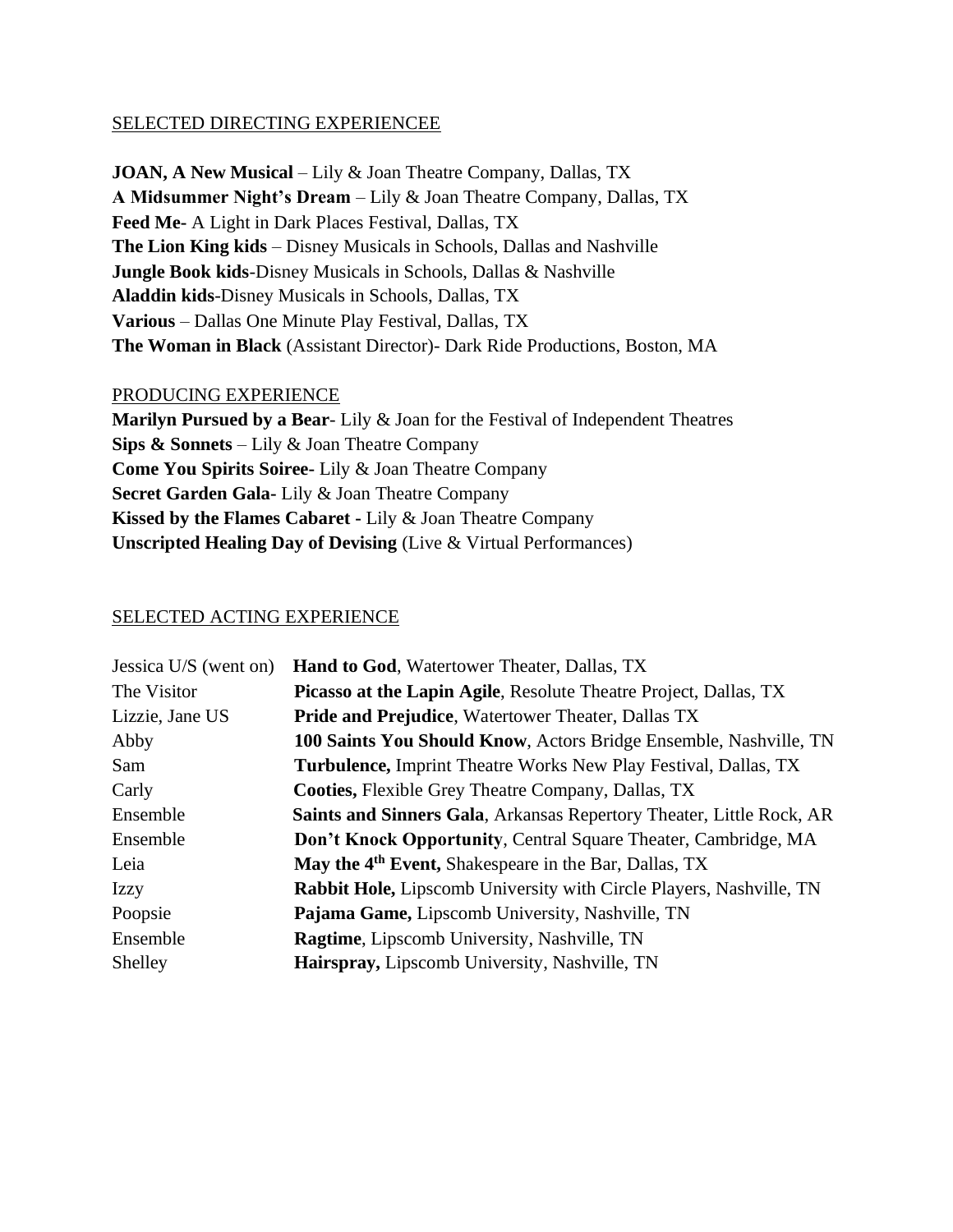### SELECTED FILM EXPERIENCE

| Director/Producer. | <b>Redeemer Mine</b>     |
|--------------------|--------------------------|
| Principle.         | We Need to Talk          |
| Principle.         | Letters from an Outlaw   |
| Featured.          | We Need to Talk          |
| Principle.         | I'm Not Better Off Alone |

## STAGE MANAGEMENT EXPERIENCE

**Stage Manager.** Barefoot in the Park, Moonbox Productions, Boston, MA **Stage Manager.** Becky Shaw, Actors Bridge Ensemble, Nashville, TN, dir. Bill Feehely **Stage Manager**. Tarzan, Disney Theatricals/National Music Edu., Nashville, TN dir. Beki Baker **Stage Manager.** Picnic, Circle Players, Nashville, TN **Stage Manager.** Boston Burlesque, Boston, MA **Assistant Stage Manager.** Prides Crossing, Lipscomb University, Nashville, TN dir. Beki Baker **Assistant Stage Manager.** Twelfth Night, Lipscomb University with Nashville Shakespeare Festival, dir. Denise Hicks

### DESIGN AND TECHNICAL EXPERIENCE

**Costume Designer.** Marilyn Pursued by a Bear, Lily & Joan Theatre Company, 2019 **Scenic Design Mentor.** Education @ The Rep, Little Rock, AR, 2017 **Wig Assistant.** Amadeus, Blackbird Theatre Co, 2013 **Scenic Painter.** Picnic, Circle Players, Nashville, TN, 2014 **Sound Board Op.** Barefoot in the Park, Moonbox Productions, Boston, MA 2016 **Spot Op.** Tommy: The Arkansas Repertory Theater, Little Rock, AR

### FUNDRAISING/MARKETING/SALES EXPERIENCE

**House Manager.** Dallas Children's Theater, Dallas, TX, 2017-2020 **Fundraising.** Lily & Joan Theatre Company, Dallas, TX, 2019-present **Social Media Manager.** Laughter League, Dallas, TX, 2019- present **Tour Booking.** New Repertory Theatre, Boston, MA, 2015-2016 **Group Sales and Marketing.** Nashville Shakespeare Festival, Nashville, TN, 2014 **Assistant Managing Director of Fundraising.** Blackbird Theatre Co. Nashville, TN, 2014 **Events Manager.** Summer @ The Rep Cabaret, Little Rock, AR, 2016